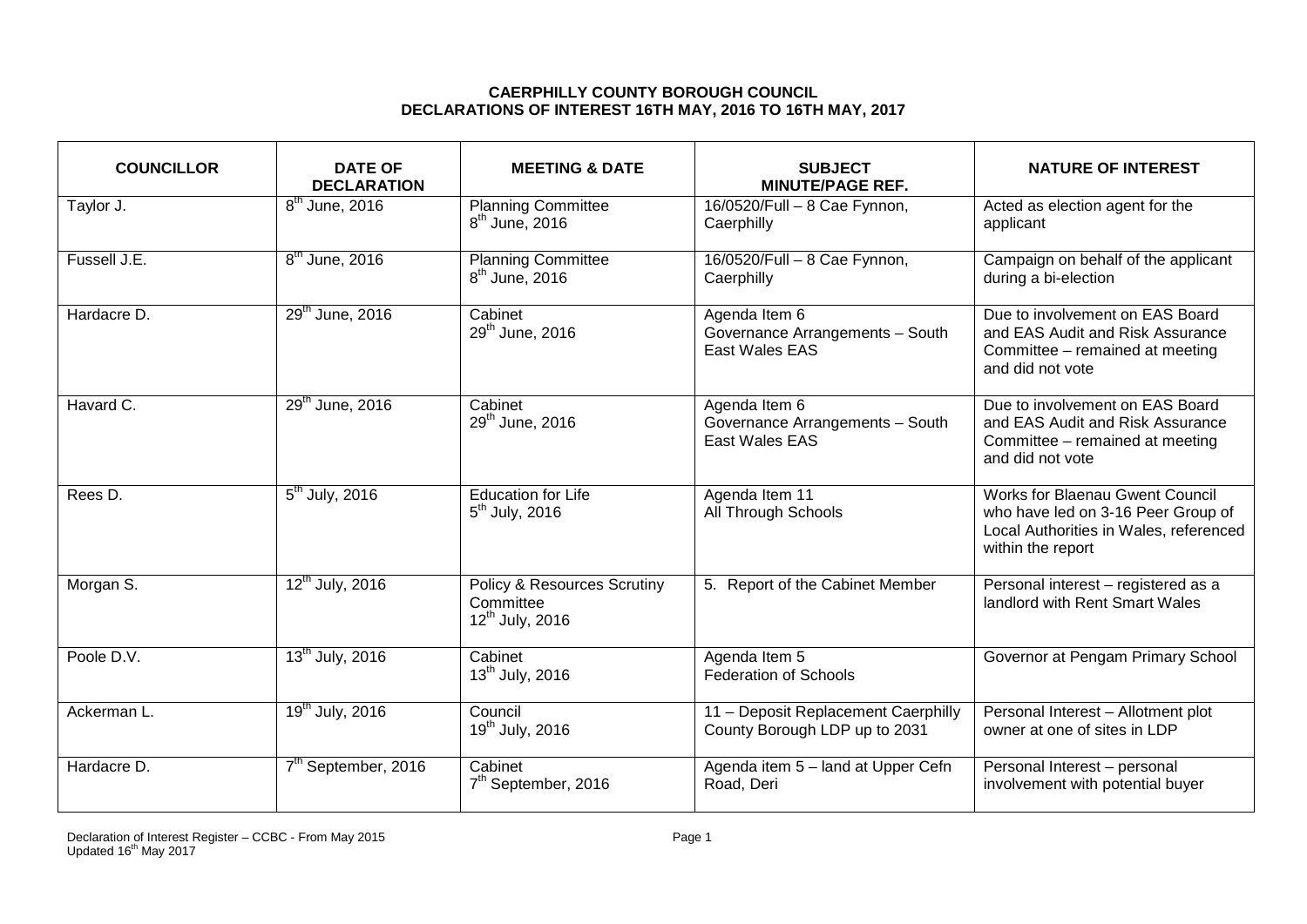| <b>COUNCILLOR</b> | <b>DATE OF</b><br><b>DECLARATION</b> | <b>MEETING &amp; DATE</b>                                                         | <b>SUBJECT</b><br><b>MINUTE/PAGE REF.</b>                                      | <b>NATURE OF INTEREST</b>                                                                                                                                                                             |
|-------------------|--------------------------------------|-----------------------------------------------------------------------------------|--------------------------------------------------------------------------------|-------------------------------------------------------------------------------------------------------------------------------------------------------------------------------------------------------|
| Simmonds J.       | 14 <sup>th</sup> September, 2016     | <b>Planning Committee</b><br>14 <sup>th</sup> September, 2016                     | Agenda Item 6 - 16/0610/RET - 98<br><b>Tredegar Street, Crosskeys</b>          | Objector to the application is known<br>to him                                                                                                                                                        |
| Hardacre D.       | 21 <sup>st</sup> September, 2016     | Cabinet<br>21 <sup>st</sup> September, 2016                                       | Agenda Item H<br>Fochriw Community Centre - Youth<br>Service Provision         | <b>Treasurer of Fochriw Community</b><br>Centre                                                                                                                                                       |
| Forehead C.       | 5 <sup>th</sup> October, 2016        | Cabinet as Trustees of Dafydd<br>Williams Park -<br>5 <sup>th</sup> October, 2016 | Agenda Item 3-<br>Neuadd Y Parc Hall - Dafydd<br>Williams Park, Caerphilly     | Facility is used by the organisation of<br>which she is a member.                                                                                                                                     |
| Bevan J.          | 13 <sup>th</sup> October, 2016       | Licensing Sub-Committee (Taxi<br>and General)<br>13 <sup>th</sup> October, 2016   | Agenda Item 3-<br>Schedule to Licensing Sub-<br>Committee 1.1b - Mr. M. Haines | Personal interest - applicants family<br>is known to Councillor Bevan                                                                                                                                 |
| Preece D.W.R      | 13 <sup>th</sup> October, 2016       | Licensing Sub-Committee (Taxi<br>and General)<br>13 <sup>th</sup> October, 2016   | Agenda Item $3 -$<br>Schedule 2.1b and 3.1a - Mr. J. Main                      | Personal interest - applicant is not<br>known to him, but he has travelled in<br>their minibus as a customer                                                                                          |
| Rees D.           | 9 <sup>th</sup> November, 2016       | <b>Planning Committee</b><br>9 <sup>th</sup> November, 2016                       | 15/0567/Out - Land at Oakdale Golf<br>Course, Oakdale, Blackwood               | Prejudicial interest - played golf at<br>the site, had made a planning query<br>on behalf of the applicant and has a<br>friend who has objected to the<br>application                                 |
| David W.          | 9 <sup>th</sup> November, 2016       | <b>Planning Committee</b><br>9 <sup>th</sup> November, 2016                       | 16 - BT Payphone Boxes                                                         | Part of decision making process at<br>Gelligaer Community Council who<br>objects to the removal of Glan-Y-Nant<br>telephone box as part of the<br>consultation process (personal and<br>prejudicial). |
| David W.          | 22 <sup>nd</sup> November, 2016      | Council<br>22 <sup>nd</sup> November, 2016                                        | 9 - Standards Committee -<br>Appointment of Independent Member                 | Personal and prejudicial interest -<br>knows the reserve recommended<br>candidate named in the report                                                                                                 |
| David H.W.        | 22 <sup>nd</sup> November, 2016      | Council<br>22 <sup>nd</sup> November, 2016                                        | 9 - Standards Committee -<br>Appointment of Independent Member                 | Personal and prejudicial interest - is<br>friends with the son of the reserve<br>recommended candidate                                                                                                |
| Ackerman L.       | 6 <sup>th</sup> December, 2016       | <b>HSCWB Scrutiny Committee</b><br>6 <sup>th</sup> December, 2016                 | Agenda item 8 - Aneurin Bevan<br>University Health Board Update                | Personal interest - mother, receiving<br>continuing health care and currently<br>in hospital                                                                                                          |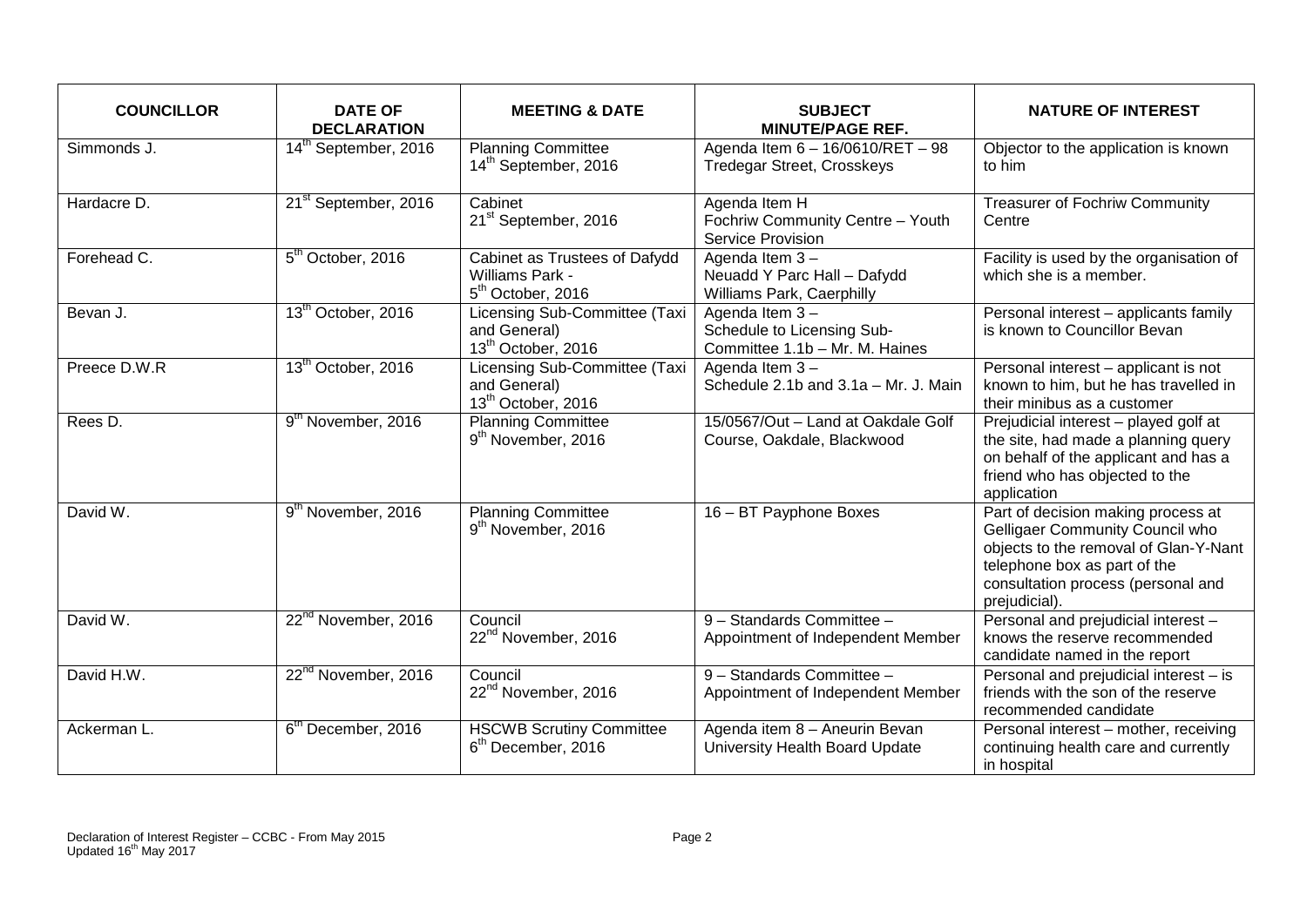| <b>COUNCILLOR</b> | <b>DATE OF</b><br><b>DECLARATION</b> | <b>MEETING &amp; DATE</b>                                                                   | <b>SUBJECT</b><br><b>MINUTE/PAGE REF.</b>                        | <b>NATURE OF INTEREST</b>                                                                                                                                                      |
|-------------------|--------------------------------------|---------------------------------------------------------------------------------------------|------------------------------------------------------------------|--------------------------------------------------------------------------------------------------------------------------------------------------------------------------------|
| Pritchard J.A.    | 6 <sup>th</sup> December, 2016       | <b>HSCWB Scrutiny Committee</b><br>$6th$ December, 2016                                     | Agenda item 8 - Aneurin Bevan<br>University Health Board Update  | Personal interest - is a patient in local<br>G.P. practice                                                                                                                     |
| Skivens S.        | 6 <sup>th</sup> December, 2016       | <b>HSCWB Scrutiny Committee</b><br>$6th$ December, 2016                                     | Agenda item 8 - Aneurin Bevan<br>University Health Board Update  | Personal interest - his wife works for<br><b>ABUHB</b>                                                                                                                         |
| David W.          | 12th December, 2016                  | <b>Planning Committee Site Visits</b><br>12th December, 2016                                | 16/056/Full - Land to the east of East<br>View Terrace, Bargoed  | Councillor David's son Cllr. H. David<br>in his capacity as Assembly Member<br>has objected to the application on<br>behalf of local residents                                 |
| Davies T.         | 12 <sup>th</sup> December, 2016      | <b>Planning Committee Site Visits</b><br>12th December, 2016                                | 16/0656/Full - Land to the east of<br>East View Terrace, Bargoed | <b>Councillor Davies lives on East View</b><br>Terrace and so would be directly<br>affected by the proposed<br>development                                                     |
| David W.          | 14 <sup>th</sup> December, 2016      | <b>Planning Committee</b><br>14 <sup>th</sup> December, 2016                                | 16/0656/Full - Land to the east of<br>East View Terrace, Bargoed | Councillor David's son H. David, in<br>his capacity as AM has objected to<br>the application on behalf of local<br>residents                                                   |
| Jones B.          | 15 <sup>th</sup> December, 2016      | <b>Caerphilly Homes Task Group</b><br>15 <sup>th</sup> December, 2016                       | All items                                                        | Personal interest (not prejudicial) $-$<br>Council tenant                                                                                                                      |
| Davies D.T.       | 19th December, 2016                  | Special Regeneration and<br><b>Environment Scrutiny</b><br>Committee<br>19th December, 2016 | 3. Draft budget proposals for 2017/18                            | Personal interest (not prejudicial) -<br>member of Bargoed Bowls Club                                                                                                          |
| Binding L.        | 17 <sup>th</sup> January, 2017       | <b>Policy &amp; Resources Scrutiny</b><br>Committee<br>17 <sup>th</sup> January, 2017       | 11. Whole Authority Revenue Budget<br>Monitoring Report 2016/17  | Personal interest - employer has<br>contracts with CCBC within the<br>Domiciliary Care Service Area (did<br>not leave meeting as no discussion<br>on this area of the report). |
| Pritchard J.      | 27 <sup>th</sup> January, 2017       | <b>Education Scrutiny</b><br>27 <sup>th</sup> January, 2017                                 | 9. Education Capital 2017/18                                     | Personal interest - Governor at<br><b>Primary School</b>                                                                                                                       |
| Bevan J.          | 27 <sup>th</sup> January, 2017       | <b>Education Scrutiny</b><br>27 <sup>th</sup> January, 2017                                 | 12. Proposed Rhymney 3-18 School                                 | Personal interest - Governor at<br>Abertysswg Primary School                                                                                                                   |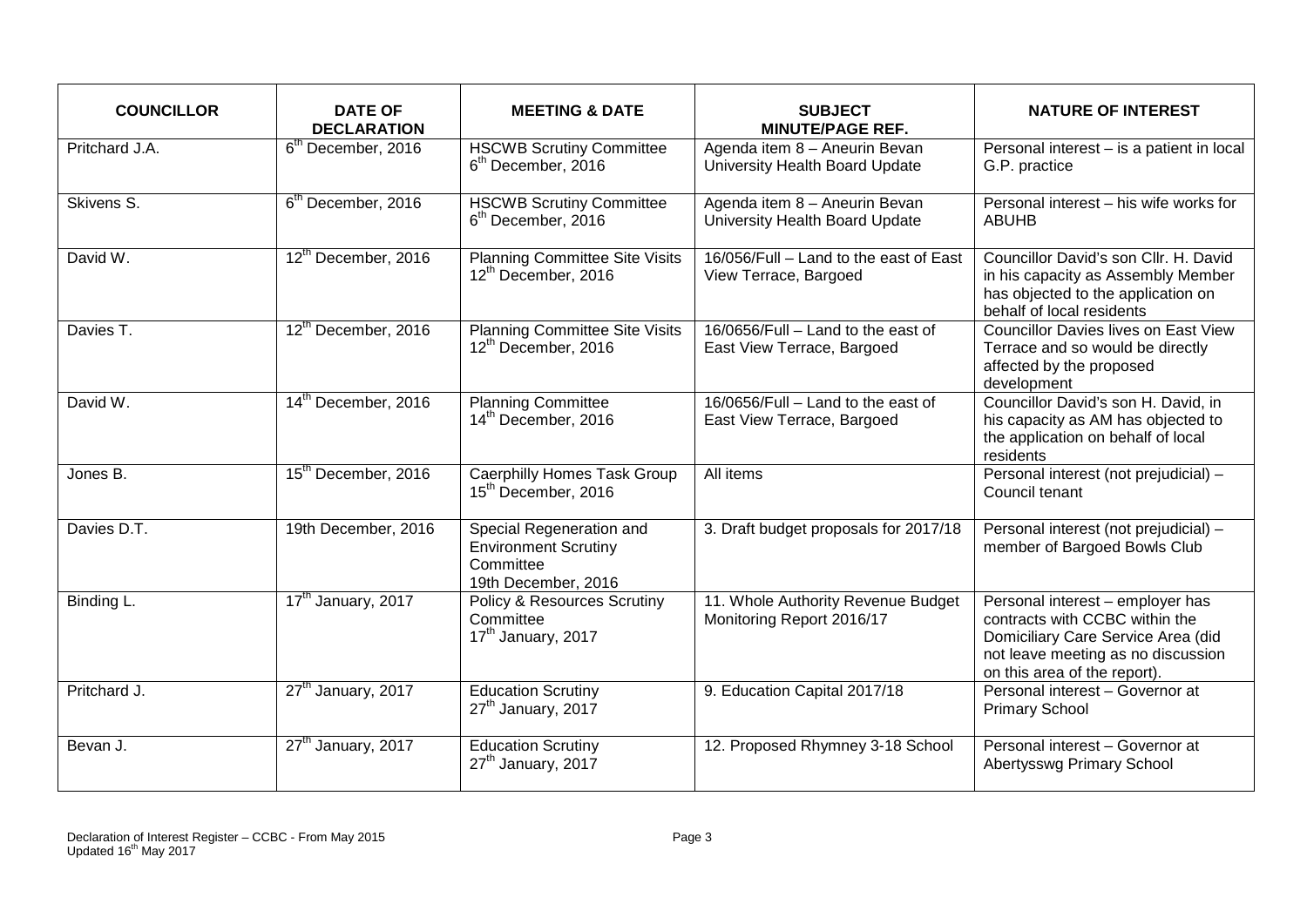| <b>COUNCILLOR</b>       | <b>DATE OF</b><br><b>DECLARATION</b> | <b>MEETING &amp; DATE</b>                                    | <b>SUBJECT</b><br><b>MINUTE/PAGE REF.</b>                              | <b>NATURE OF INTEREST</b>                                             |
|-------------------------|--------------------------------------|--------------------------------------------------------------|------------------------------------------------------------------------|-----------------------------------------------------------------------|
| Gordon $\overline{C}$ . | 27 <sup>th</sup> January, 2017       | <b>Education Scrutiny</b><br>27 <sup>th</sup> January, 2017  | 9. Education Capital 2017/18                                           | Personal interest - Governor<br>Pontllanfraith Primary                |
| Jones B.A.              | 1 <sup>st</sup> February, 2017       | Cabinet<br>1 <sup>st</sup> February, 2017                    | 4. Housing Revenue Account<br>Charges - 2017/2018                      | Personal and prejudicial interest -<br>Council tenant                 |
| Pritchard J.A.          | 7 <sup>th</sup> February, 2017       | HSCWB Scrutiny Committee -<br>7 <sup>th</sup> February, 2017 | 10. Consultation on the GP Out of<br><b>Hours Service</b>              | Personal interest member of Aneurin<br>Bevan Community Health Council |
| Blackman A.             | 7 <sup>th</sup> February, 2017       | HSCWB Scrutiny Committee -<br>7 <sup>th</sup> February, 2017 | 10. Consultation GP Out of Hours<br>Service                            | Personal interest - Member of Sight<br>Cymru                          |
| Bolter D.               | 8 <sup>th</sup> February, 2017       | <b>Planning Committee</b><br>8 <sup>th</sup> February, 2017  | Agenda item 7 - 15/0782/Full - land<br>of Woodfield Park Lane, Oakdale | Close friend (J. Evans), lives opposite<br>the site                   |
| George N.               | $7th$ March, 2017                    | Council<br>7 <sup>th</sup> March, 2017                       | Internal Investigation Senior Officers<br>- Additional Finance         | Members of Investigating and<br><b>Disciplinary Committee</b>         |
| Gordon C.               | 7 <sup>th</sup> March, 2017          | Council<br>$7th$ March, 2017                                 | Internal Investigation Senior Officers<br>- Additional Finance         | Members of Investigating and<br><b>Disciplinary Committee</b>         |
| Morgan S.               | 7 <sup>th</sup> March, 2017          | Council<br>$7th$ March, 2017                                 | Internal Investigation Senior Officers<br>- Additional Finance         | Members of Investigating and<br><b>Disciplinary Committee</b>         |
| Pritchard J.            | 7 <sup>th</sup> March, 2017          | Council<br>7 <sup>th</sup> March, 2017                       | Internal Investigation Senior Officers<br>- Additional Finance         | Members of Investigating and<br><b>Disciplinary Committee</b>         |
| Taylor J.               | $7th$ March, 2017                    | Council<br>7 <sup>th</sup> March, 2017                       | Internal Investigation Senior Officers<br>- Additional Finance         | Members of Investigating and<br><b>Disciplinary Committee</b>         |
| Blackman A.             | 7 <sup>th</sup> March, 2017          | Council<br>$7th$ March, 2017                                 | Internal Investigation Senior Officers<br>- Additional Finance         | In view of her enquiries on the subject<br>matter                     |
| Bevan P.J.              | 8 <sup>th</sup> March, 2017          | <b>Planning Committee</b><br>8 <sup>th</sup> March, 2017     | 16/0208/OUT - Catnic, Pontygwindy<br><b>Industrial Estate</b>          | Land owner known to him                                               |